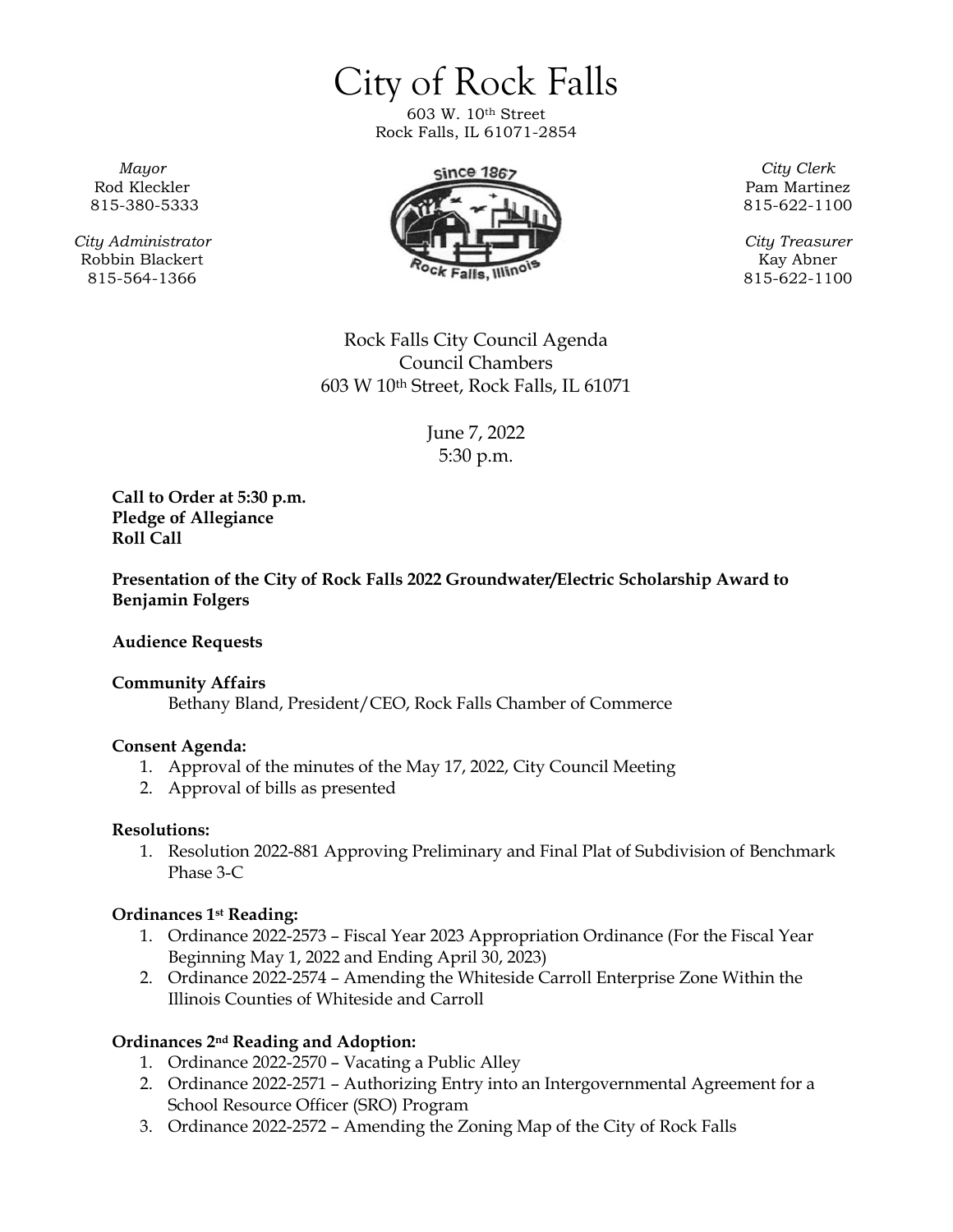#### **City Administrator Robbin Blackert**

- 1. Cable Television Franchise Agreement by and Between the City of Rock Falls and Comcast of Illinois/Indiana/Ohio, LLC
- 2. Side Letter Agreement between the City of Rock Falls, Illinois and the Illinois Fraternal Order of Police Labor Council
- 3. Intergovernmental Agreement Between the Illinois State Toll Highway Authority and the City of Rock Falls

## **Information/Correspondence**

Matt Cole, City Attorney Corey Buck, City Engineer

#### **Alderman Reports/Committee Chairman Requests**

## **Ward 1**

Alderman Bill Wangelin – Public Property/Public Works Committee Chairman Alderman Gabriella McKanna – Finance/Insurance/Investment Committee Chairman

1. Recommendation from the Finance Insurance Investment Committee to approve the updated Fund Balance Policy

# **Ward 2**

Alderman Brian Snow – Building Code Committee Chairman/Utility Committee Vice Chairman

- 1. Recommendation from the Utility Committee to approve purchase of a ferric feed system from Rhino Industries, Inc., PO Box 296, Nauvoo, IL in the amount of \$10,346.56
- 2. Recommendation from the Utility Committee to approve the purchase of Operator 10 Wastewater Program from Allmax Software, Inc., 911 South Main St, Kenton, OH in an amount not to exceed \$15,750.00
- 3. Recommendation from the Utility Committee to approve a design engineering agreement for Vactor Spoils Dump with Willett, Hofmann & Associate, 809 E 2<sup>nd</sup> St, Dixon, IL in an amount not to exceed \$20,000.00
- 4. Recommendation from the Utility Committee to approve the purchase of 500 AMI Meters from Anixter, Inc., 1100 Old State Rd, Mattoon, IL 61938 in the amount of \$91,660.00
- 5. Recommendation from the Utility Committee to approve a Consulting Agreement with Hydro Partners, W7021 State Road 152, Wautoma, WI 54982 in the amount of \$28,975.00 (with the agreement that the City would own the documents)
- 6. Recommendation from the Utility Committee to approve the amendment to the Utility Policy, C-5 Utility Business Practice

Alderman Casey Babel – Tourism Committee Chairman

## **Ward 3**

Alderman Steve Dowd Alderman Jessica Devers

## **Ward 4**

Alderman Violet Sobottka – Ordinance/License/Personnel/Safety Committee Chairman Alderman Marshall Doane

Mayor's Report:

#### **Executive Session:**

1. Personnel – Section  $2(c)(1)$  – Employee hiring, firing, compensation, discipline and performance